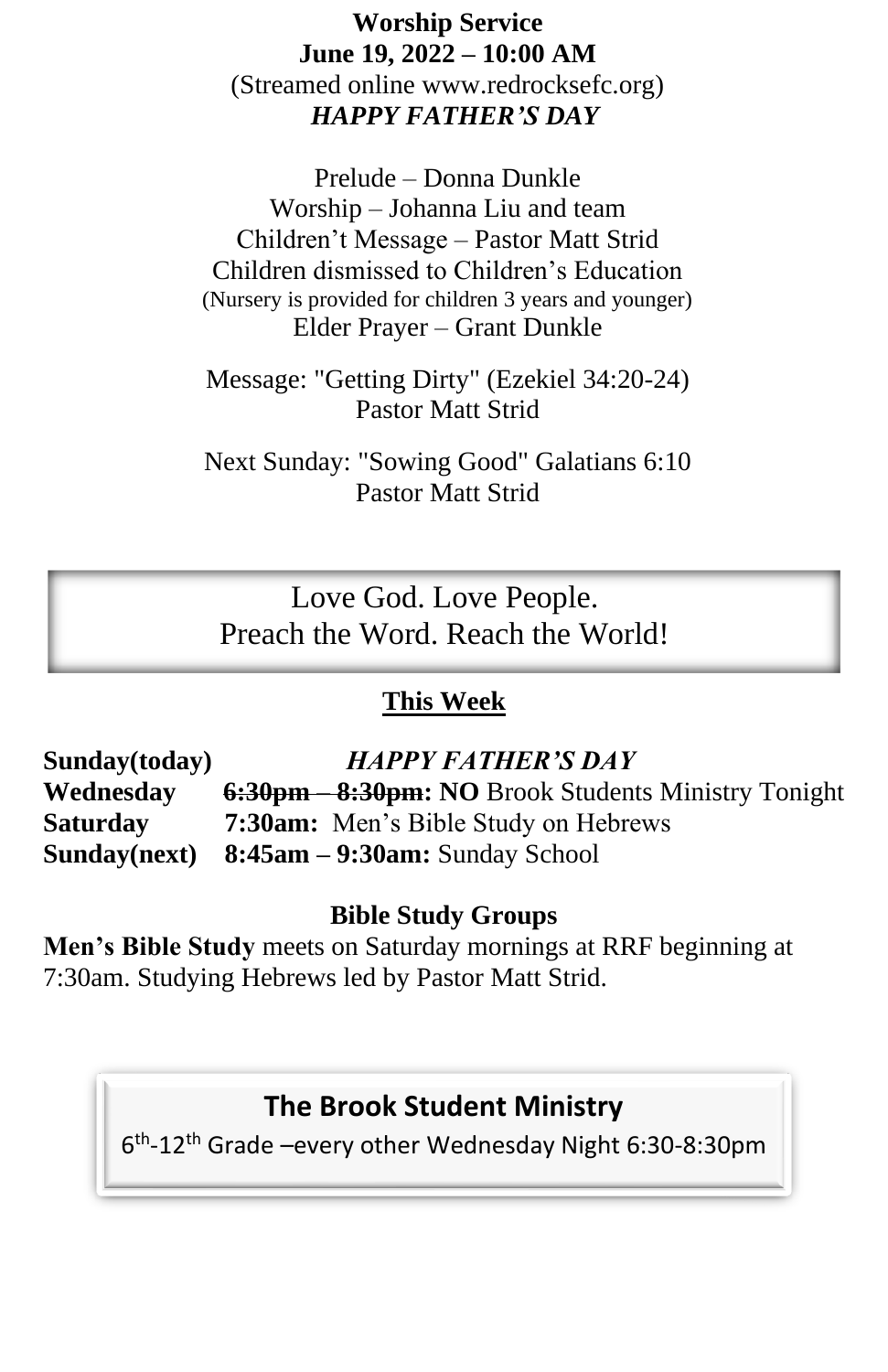# **PRAYER CONNECTION**

#### **PRAISE!**

**Shirley Jelsma -** Praise the Lord! I was able to walk about 40 feet on Wednesday without support or holding on to anything. I had my therapist and a harness for safety, but walked without their support. This was a huge accomplishment! Pray for continued strength and progress.

#### **LET'S PRAY!**

- **Terri Witkop -** Russ' mom went to Parker Adventist last week because she is in A-Fib.
- **Zoomerang VBS** Pray for the children's hearts that were here last week and heard the gospel. Pray the seeds that were sewn will take root in good soil.
- **Elaine Hedlund** I tested positive for Covid-19. We have to cut our trip short. Now Keith has tested positive. We get retested on the 18th. If we are negative, we will be able to go home around the 21st. Please pray for our continuing healing and that we test negative. The friends who came with us are now positive, too, just beginning their quarantine. We appreciate your prayers for them as well.
- **Chris Nitta**  Continue to pray for the renal cell carcinoma on my left kidney. Surgery had to be postponed because I had Covid. I would appreciate prayers that the whole kidney does not need to be removed.
- **Harold and Imogene Johnson -** Please continue to pray for our sister-in-law. She went into Afib on Tuesday. Her hemoglobin & Sodium counts are low so giving her blood & will be seeing a kidney Dr today. They gave her an IV-iron and adjusted her meds as her h/r was elevated as well.
- **Melody Jenny**  A few weeks ago, I put my best friend Sandee on the prayer chain. She is in the final days of her earthly life, under sedation of Morphine and Ativan in an attempt to keep her comfortable from pain, anxiety, delirium, and hallucinations. Pray for Sandee as she will soon pass over to be with her Lord and Savior Jesus Christ! Also pray for her husband David and their children as they mourn the inevitable loss of their Wife and Mother.
- **Melody Jenny** Pray for our daughter Bridget as she is going through a very hard time right now. She has many decisions to make for the long term. Please pray for strength for her and her son Joshua, as they make changes that will be difficult right now, but will be positive for their future. Pray for our whole family to be able to support her whole family.
- **M.E. Armbruster** I covet your prayers for singing jobs along the way as I head toward Pennsylvania where my sister lives and my friend, Layne, from seminary. Pray for safe travels, places to stay along the way and singing jobs as I go. I do have some jobs booked for Pennsylvania, but need more.
- **Jan and Forney Wells**  Prayer for safe travels for our family and the baseball team. Please don't miss us because we will be back in late July Lord willing. Love to all of our Red Rocks family!
- **Harbaugh Family** Pray for one of our Awana/VBS families...they just found out that their grandfather, **Scott**, has at best, weeks to live. He is now in hospice. Pray for comfort for the family. He is ready to go 'home' but it is still hard for the family.
- **General Health - Ellie Barr, Joe Boso, Bev Burns, Gary Isaacson, Leonard and Barbara Jenkins, Terry Reindl, Pat Sprouse, Dale Fester. prayer@redrocksefc.org**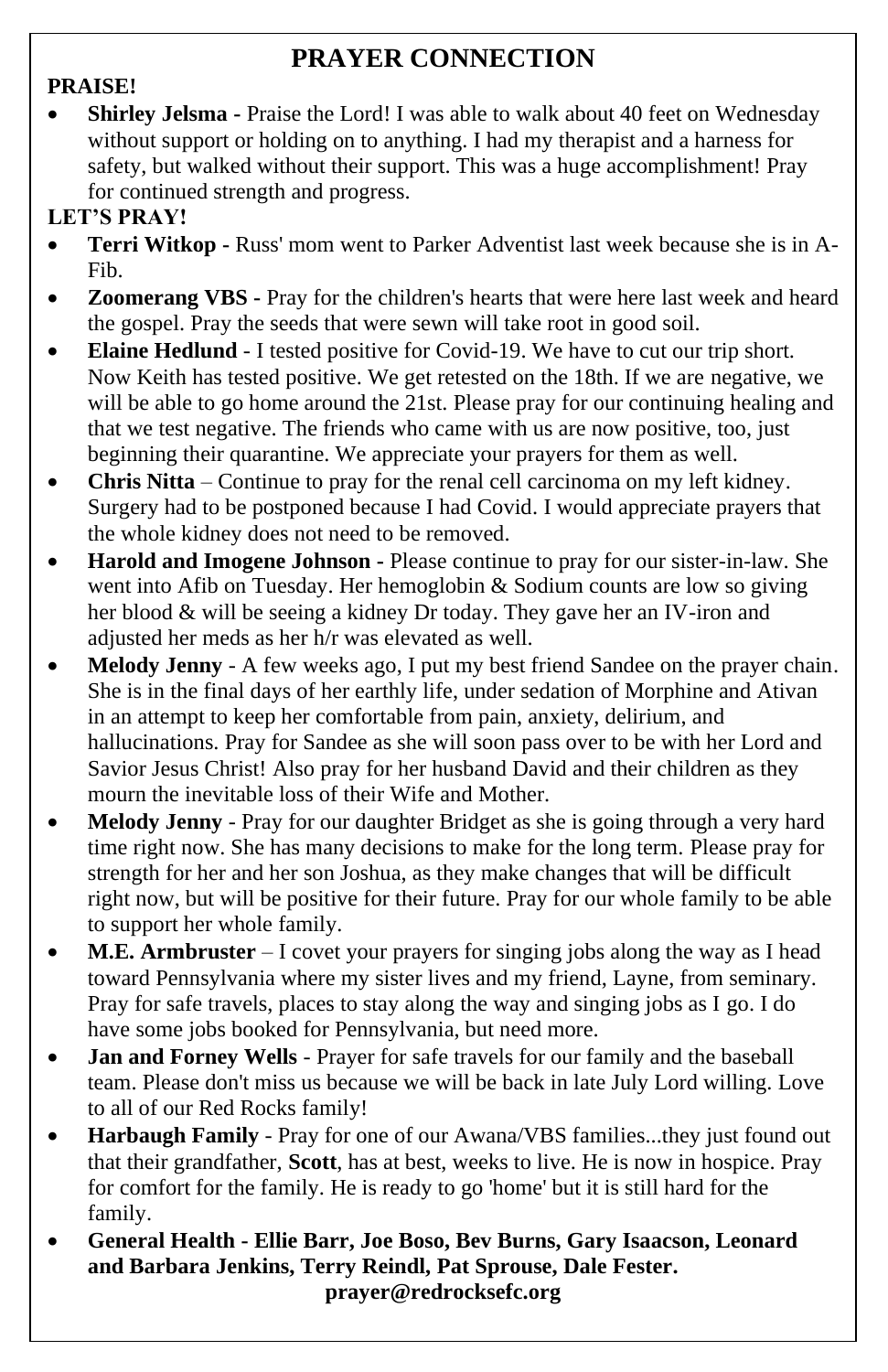### **SUNDAY SCHOOL – 8:45 Hour**

Join us for: **Problems, Practical Answers and Potential: A conversation about the trustworthiness of Christianity.** Christianity is more relevant than ever. Come see how to answer tough questions and bring your faith to our culture in practical non-threatening ways. Led by Pastor Matt Strid.

### **BEAR CREEK TREE SERVICE**

Sonny Macaluso and his crew came by and cut off our tree limbs that had broken during the recent heavy snow storm we had. And they did it for FREE. Thank you, Sonny and your whole crew, for this incredible service and gift to us all.





## **MEN'S BBQ**

Join us for our Men's BBQ THIS FRIDAY, June 24<sup>th</sup>, 6:00pm. Here at RRF. Sign up at welcome desk.

#### **ADVENTURE CLUB!**

On June  $28<sup>th</sup> - 30<sup>th</sup> 1:00pm - 3:00pm$  Red Rocks Fellowship will be hosting an Adventure Club in partnership with CEF for children 3 to 13 years old. This will be one of the first teaching opportunities by our summer CYIA Missionary Summit Eldfrick. What we need is for you to invite your neighbors, grandkids and friends to join in the fun. This is completely free but you do





need to sign up. See Lauren Danforth if you are willing to help or have questions.

## **NEXT QUARTEERLY MEETING**

Is Sunday July 26<sup>th</sup>. Mark your calendar.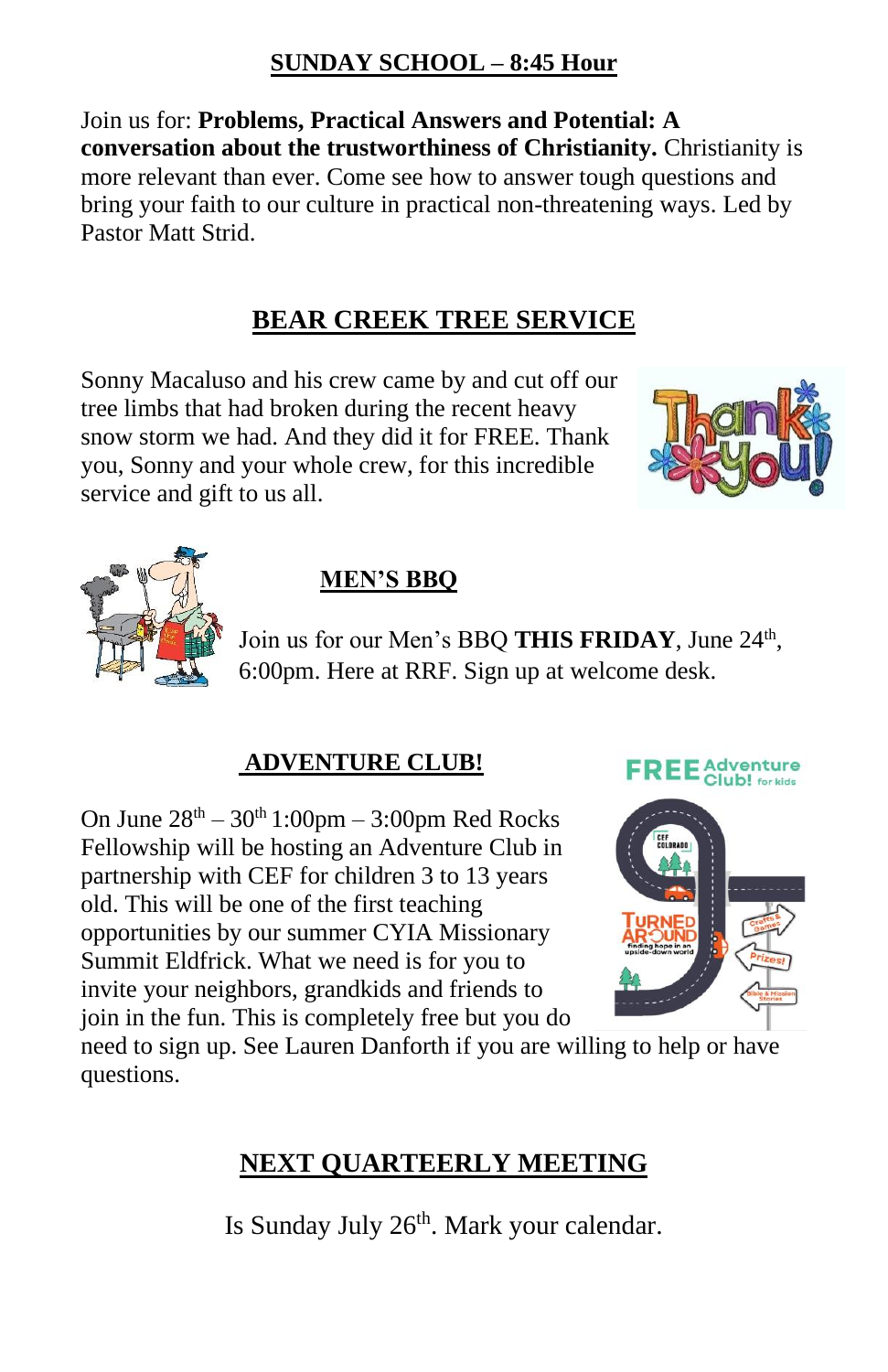## **MISSIONS OF THE WEEK**

## **CONTINUE TO PRAY FOR UKRAINE**

We, at the EFCA, are grateful to see so many EFCA churches joining us



in this effort. We are incredibly grateful for an overwhelming response to serve displaced Ukrainians in Europe. Nearly \$1,600,713 has been raised and our new goal of \$3,000,000 will help Crisis Response and ReachGlobal provide holistic pathways for

discipleship, leadership development and church planting in Ukraine and throughout Europe.

Here at RRF, you can give on line through redrocksefc.org and choose 'Ukraine Fund' or write a check to Red Rocks Fellowship with Ukraine Fund in the memo.

## **SHORT TERM MISSIONS PROJECT WITH MISSIONS DOOR TO HONDURAS**

Pray for: Jesse Miller Matt Nitta Mark Jones Hannah Sheeley

They left for Honduras on Thursday night/Friday morning, June 16, 2022, and return the following weekend. We would appreciate your prayers for our team – that God would use us to bring Hondurans to faith in Him, and that we would encourage the Missions Door missionaries that we are working with, Paul and Tania Steer, their family, and their ministry team.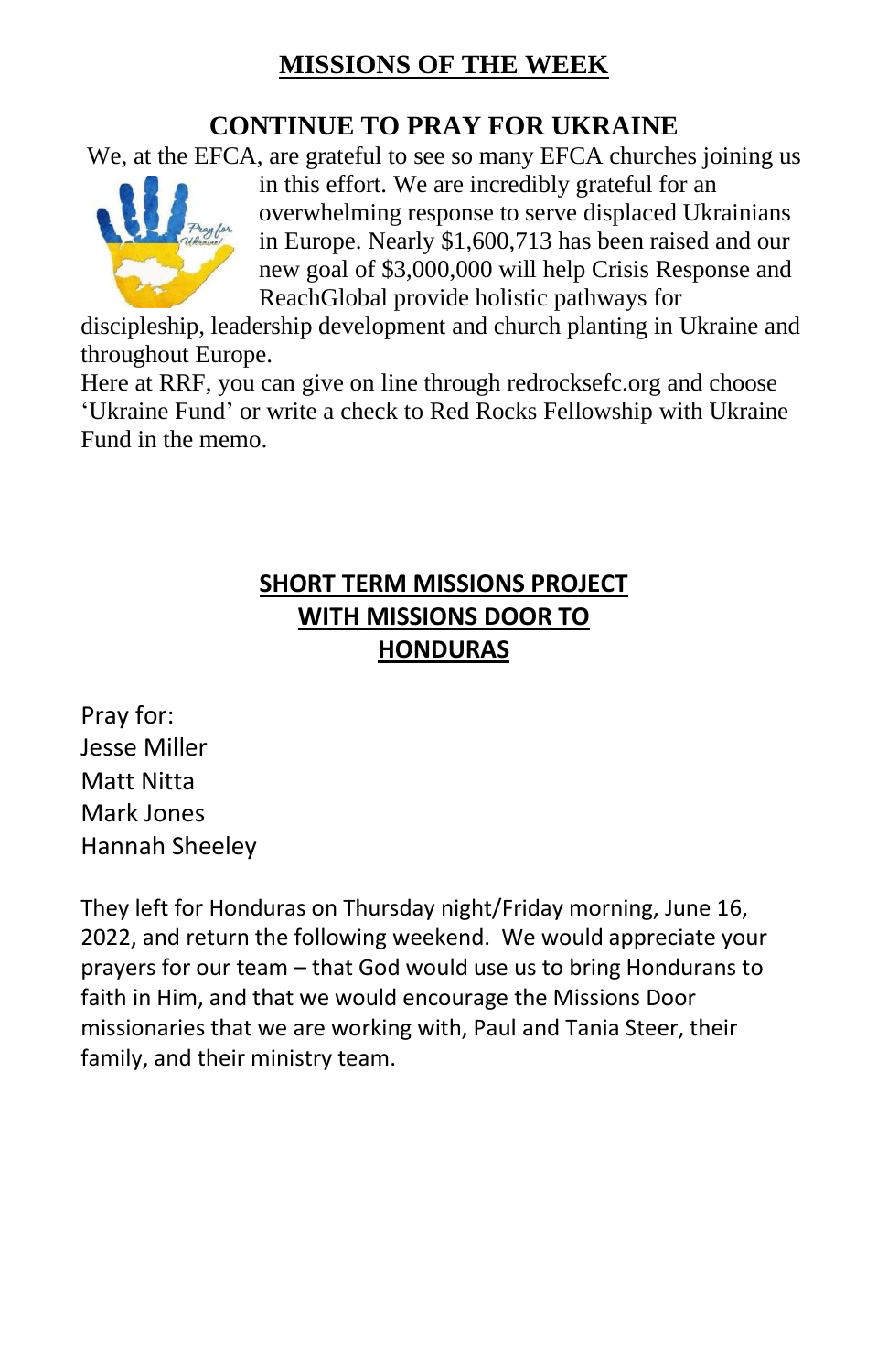**Sermon Notes "Getting Dirty" Ezekiel 34 June 19, 2022**

What makes us  $?$  (Ezekiel 34; Psalm 23:1-2; Isaiah 53:6)

God has established (Romans 13:1; Matthew 16:18; Ephesians 6:1-4; Ezekiel 34:1-5)

The same principles that apply to \_\_\_\_\_\_\_\_\_\_\_\_\_\_\_\_\_\_\_\_\_\_, apply to \_\_\_\_\_\_\_\_\_\_\_\_\_\_\_\_\_\_\_\_\_. (Ephesians 6:4; 1 Peter 5:1-3; Ezekiel 34:10)

In everything follow the (Ezekiel 34:11-12, 23; John 10:10-11, 27-28)